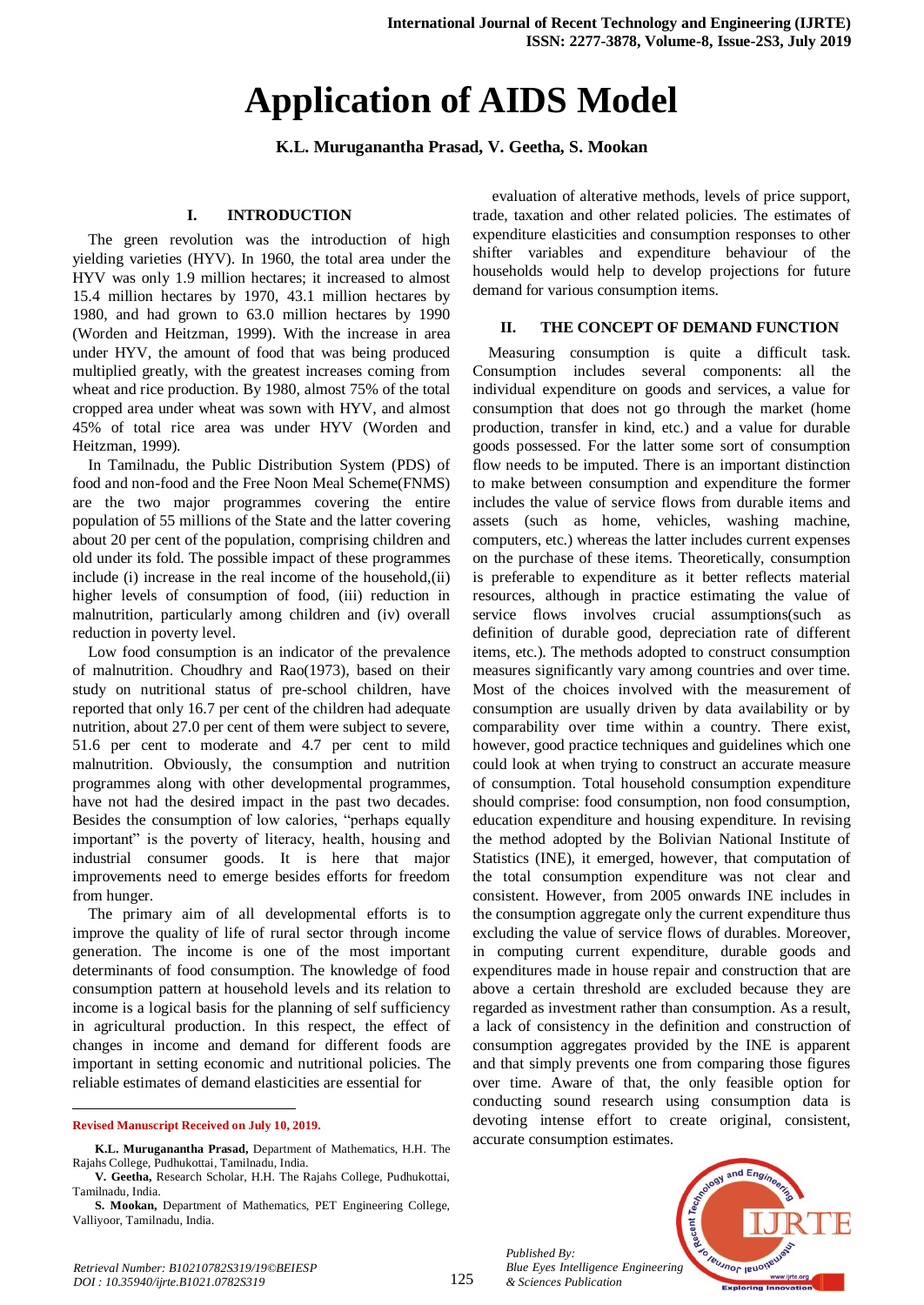This task, although very time consuming, represents a notable and original contribution of the present study to the literature. To estimate consumption figures the following components have been aggregated: Food consumption inside the household(food purchases, self-produced food, food from other sources-such as gifts, transfers in kind) Food consumed outside the household (breakfast, drinks, lunch/dinner, snacks,..)

Non-food consumption (aggregate of about 40 categories related to current housing costs, domestic fuel and power, tobacco products, clothing and footwear, medical care and health expenses, transport, recreation, personal care, miscellaneous goods and services.

Education expenditure (tuition fees, transport, books and copies, uniform, etc.)

Housing expenditure (actual rent or rental equivalence value, expenses- gas, water, electricity, telephone-house repair-decoration)

The computation has been done at the (per capita) household level. When the expenditure was reported at the individual level, the household aggregate has been computed and the per capita mean has then been obtained dividing the household figure by the household size. As respondents are allowed for some modules to answer in Rupees, all the values in Rupees have been converted into real inside the house such as beds, TV, microwave oven, etc. Information on the method used to impute such values.

In the case of consumption, the willingness to buy a commodity, that is the demand for that, depends on the factors such as

- i. The income of the consumer
- ii. The price of that commodity
- iii. Prices of other goods and services on which the consumer spends his income.
- iv. Tastes and preferences of the consumer, size of the family, social customs, expectations and advertisements. etc.

In the case of a farm or firm, the input demand for commodity depends on the factors like:

- i. The total outlay or expenditure of the firm
- ii. The price of that commodity
- iii. Prices of other substitutes and complementary inputs
- iv. The nature of technology, etc.

Since the study is on consumer demand, we shall restrict to it only.

A consumer demand function for a commodity specifies the relationship between quantity of the commodity that the consumer is willing to buy and the demand factors. In mathematical form, the demand function for a commodity is express as.

$$
\mathbf{Q}_{\mathbf{X}} = \mathbf{D}_{\mathbf{X}} [\mathbf{P}_{\mathbf{X}^{\prime}} \mathbf{P}_{\mathbf{S}^{\prime}} \mathbf{P}_{\mathbf{C}^{\prime}} \mathbf{Y}, \mathbf{T}]
$$

where  $Q_x$  is the quantity of the commodity X demanded,  $P_x$  is the price of the commodity,  $P_s$  denotes the price of other commodity which can be substituted for  $X$ ,  $P_c$  is the price of the commodity which is the complement of commodity X,Y is the income of the consumer and T represents other demand factors such as tastes, preferences, social customs, etc,  $D_x$  indicates the functional form of the relationship. There may be more than one substitute and/or

complementary goods for commodity X, In this situation the specification of the demand function for commodity X can be expanded by including their prices. The demand function may be linear or non-linear. It is a common observation that for most of the commodities, the willingness to buy decreases as price of the commodity increases..

### **III. ALMOST IDEAL DEMAND SYSTEM (AIDS)**

To derive the equation for AIDS, the structure of the cost function is essential. Consider a production process with two inputs say  $X_1$  and  $X_2$ . Let  $C^0$  be the amount of money, which a producer has for the expenditure on the two inputs. Let the input price be  $P_1$  and  $P_2$  for  $X_1$  and  $X_2$  respectively. If  $x_1$  and  $x_2$  are the quantities of the two inputs  $X_1$  and  $X_2$  then the cost line is given by

$$
\boldsymbol{C}^0 = \boldsymbol{P}_1\boldsymbol{x}_1 + \boldsymbol{P}_2\boldsymbol{x}_2.
$$

This gives the locus of all combination of the two inputs which the producer can buy using his fixed outlay  $(C^0)$  at fixed input prices.

Let the production function is of the form

$$
y = A x_1^a x_2^\beta
$$

and the iso-cost line is  $C = P_1x_1 + P_2x_2 + b$  (general form) Then

$$
\frac{\partial y}{\partial x_1} = \frac{\alpha A}{x_1}, \quad \frac{\partial y}{\partial x_2} = \frac{\beta A}{x_2}
$$

and the equilibrium condition is

$$
\frac{\frac{\partial y}{\partial x_1}}{\frac{\partial y}{\partial x_2}} = \frac{\alpha x_2}{\beta x_1} = \frac{P_1}{P_2}
$$

i.e.  $\alpha x_2P_2 - \beta x_1P_1 = 0$ 

This is called the expansion path From the iso-cost equation

 $P_1 x_1 = C - P_2 x_2 - b$ Substituting in the expansion path

$$
\alpha x_2 P_2 - \beta (C - P_2 x_2 - b) = 0
$$
  

$$
\therefore x_2 = \frac{\beta}{\alpha + \beta} \left( \frac{C - b}{P_2} \right)
$$
  

$$
x_1 = \frac{\alpha}{\alpha + \beta} \left( \frac{C - b}{P_1} \right)
$$
  

$$
\therefore y = A \left[ \frac{\alpha}{\alpha + \beta} \left( \frac{C - b}{P_1} \right) \right]^{\alpha} \left[ \frac{\beta}{\alpha + \beta} \left( \frac{C - b}{P_2} \right) \right]^{\beta}
$$

**Leusnor lenoite** 

*Published By: Blue Eyes Intelligence Engineering & Sciences Publication*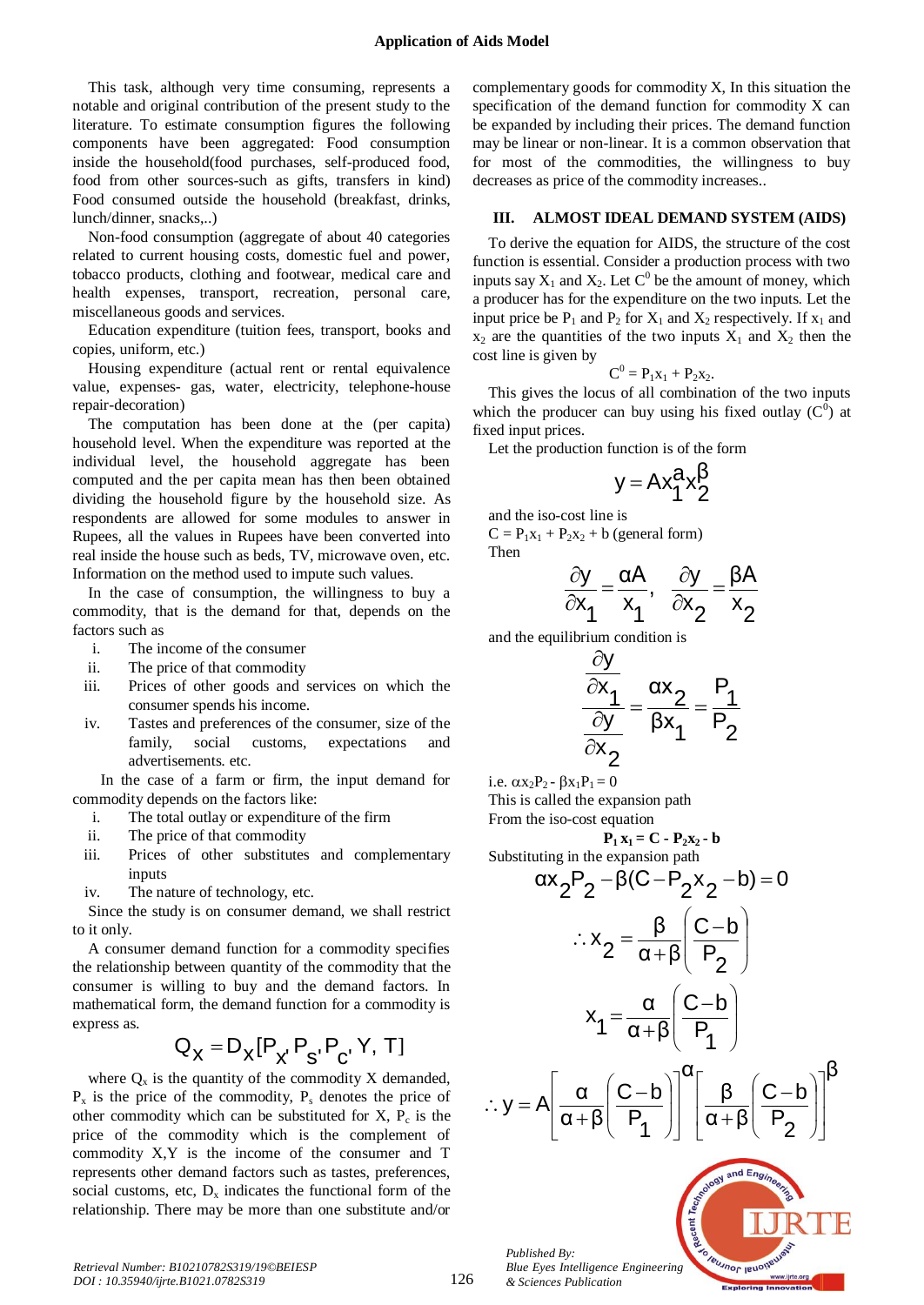$$
\therefore y = A \left[ \frac{\alpha}{\alpha + \beta} \left( \frac{C - b}{P_1} \right) \right]^{\alpha} \left[ \frac{\beta}{\alpha + \beta} \left( \frac{C - b}{P_2} \right) \right]^{\beta}
$$

$$
\therefore y^{\frac{1}{\alpha + \beta}} = \left[ \frac{A \alpha^{\alpha} \beta^{\beta}}{P_1^{\alpha} P_2^{\beta}} \right]^{\frac{1}{\alpha + \beta}} \cdot \frac{C - b}{\alpha + \beta}
$$

 $\frac{1}{\alpha+\beta}$  + b β  $\overline{\alpha + \beta}P_2$ α  $C = (\alpha + \beta)(A\alpha^{\alpha}\beta^{\beta})^{\alpha-\frac{1}{\alpha+\beta}}y^{\frac{1}{\alpha+\beta}}P_1\frac{\alpha}{\alpha+\beta}P_2\frac{\beta}{\alpha+\beta} +$  $\therefore C = (\alpha +$ 

$$
\alpha + \beta
$$
 is called the returns to scale, be denoted by R. Then

$$
C = R[A\alpha^{\alpha}\beta^{\beta}]^{-\frac{1}{R}}y^{\frac{1}{R}}P_1^{\frac{\alpha}{R}}P_2^{\frac{\beta}{R}} + b
$$

i.e., C is of the form

$$
C\!=\! Ky\frac{\frac{1}{R}p\frac{\alpha}{R}p}{1}2^R+b
$$

Where

$$
K = R[A\alpha^{\alpha}\beta^{\beta}]^{-\frac{1}{R}}
$$

In the case of n inputs, it takes the form

$$
C=Ky^{\dfrac{1}{R}}P_{1}^{\dfrac{\alpha_{1}}{R}}P_{2}^{\dfrac{\alpha_{2}}{R}}......P_{n}^{\dfrac{\alpha_{n}}{R}+b}
$$

where

$$
K=R[A\alpha_1^{\ \alpha_1}\alpha_2^{\ \alpha_2}......\alpha_n^{\ \alpha_n}]^{\dfrac{-1}{R}}
$$

This cost structure is the basic for the assumption of AIDS

To derive the AIDS model, let the logarithm of the cost function for a given utility level U and price P be of the form

$$
LogC(U,P) = a_0 + \sum_{k} a_k logP_k + \frac{1}{2} \sum_{k} \sum_{j} g_{kj} logP_k logP_j + UB_0 \Pi P_k B_k \dots (16)
$$

By definition 
$$
\frac{\partial C}{\partial P i} = q_i(U, P) = -q_i(say)
$$
  
\nWhere  $C = C(U, P)$   
\n $\therefore \frac{P_i}{C} \cdot \frac{\partial C}{\partial P_i} = \frac{P_i q_i}{C}$   
\ni.e.,  $\frac{\partial log C}{\partial log P_i} = \frac{P_i q_i}{C} = w_i(say)$ 

**wi** is the expenditure share of the **i th**good From (16)

$$
\frac{\partial logC}{\partial logP_{i}} = a_{i} + \sum_{j} g_{ij} logP_{j} + UB_{0}B_{i}, \prod_{k} P_{k}^{B_{k}}
$$

i.e., 
$$
w_{i} = a_{i} + \sum_{j} g_{ij} log P_{j} + UB_{0} B_{i} \prod_{k} P_{k}
$$
  
\nDenote C(U.P) in (16) by Y. Then  
\n
$$
logY = a_{0} + \sum a_{k} log P_{k} + \frac{1}{2} \sum_{k} \sum_{j} g_{kj} log P_{k} log P_{j} + UB_{0} \prod_{k} P_{k}
$$
  
\n
$$
\therefore UB_{0} \prod_{k} P_{k} B_{k} = logY - [a_{0} + \sum_{k} a_{k} log P_{k} + \frac{1}{2} \sum_{k} \sum_{j} g_{kj} log P_{k} log P_{j}]
$$
  
\nSubstituting this in (17)  
\n
$$
w_{i} = a_{i} + \sum g_{ii} log P_{i} + B_{i} [logY - (a_{0} + \sum_{k} a_{k} log P_{k} + \frac{1}{2} \sum_{k} g_{ki} log P_{k} log P_{j}]
$$

$$
w_i = a_i + \sum_{j} g_{ij} log P_j + B_i [log Y - (a_0 + \sum a_k log P_k + \frac{1}{2} \sum_{i} \sum_{j} g_{kj} log P_k log P_j]
$$

Then the AIDS in the budget share form is

$$
w_{i} = a_{i} + \sum_{j} g_{ij} log P_{j} + B_{i} log \left( \frac{Y}{P} \right), \qquad i = 1, 2, \dots n
$$

Where P is the price index defined in terms of individual prices given by

$$
LogP = a_0 + \sum_{k} a_k logP_k + \frac{1}{2} \sum_{k} \sum_{j} g_{kj} logP_k logP_j
$$

The summation restrictions imply  $\sum_{i} a_i = 1$ ,  $\sum_{j} g_{ij} = 0$ . Additive condition  $\sum_{i}$ a<sub>j</sub> =1,  $\sum_{j}$ g<sub>ij</sub> 0 :Homogenity conditon  $\sum_{j}$ g<sub>ij</sub> =

 $g_{ij} = g_{ji}$ : Symmetry condition

These conditions will ensure that the system satisfies the additivity, homogeneity in prices and income and the Slutsky symmetry conditions.

Here

 $a_i$ ,  $B_i$ ,  $g_{ij}$ ; $i,j = 1,2,...$  n are parameters.

The non-linearity of these sets of equations requires the use of maximum likelihood methods of estimation.

For estimation purpose P is approximated to the price index given by  $logP = \sum$  $log P = \sum_{k} w_k P_k$ 

Where  $w_k$  is the weight of  $P_k$ 

In addition to the above, if the household size also is to be taken in the function, it is modified as

$$
w_{i} = a_{i} + \sum_{j} g_{ij} log p_{j} + B_{1} log \left(\frac{Y}{P}\right) + \theta_{i} log S, \quad i = 1, 2, \ldots, n
$$

where

 $w_i$ = average budget share of the i<sup>th</sup> commodity

 $p_i$  = the price of the j<sup>th</sup> commodity

 $Y = per$  capita food expenditure

 $S =$  household size

*Published By:*

*& Sciences Publication* 

and log  $P = \sum w_k \log P_k$  is the geometrically weighted price index used to deflate the income variable.

The demand elasticities corresponding to the above AIDS are:

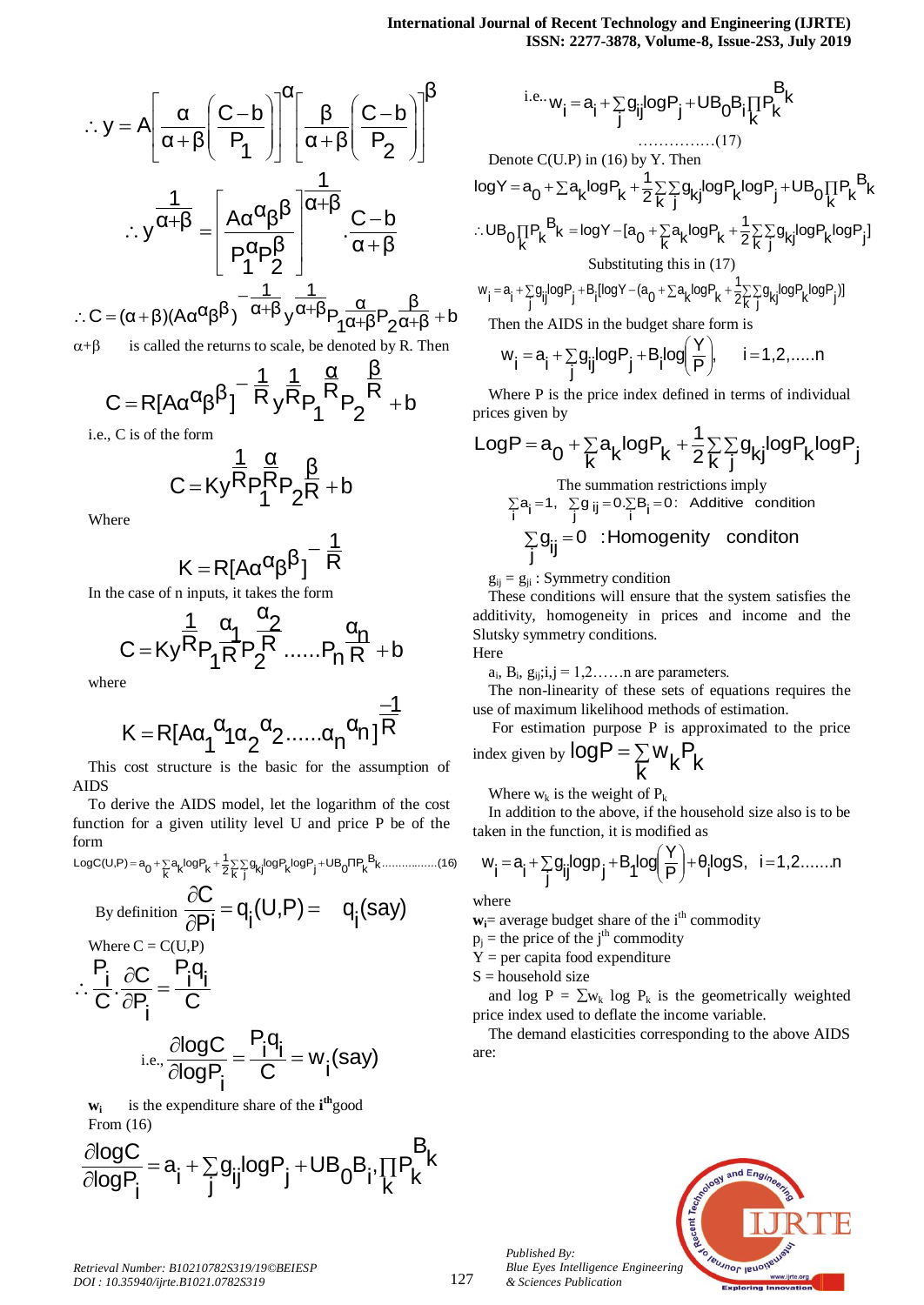(i) Own price elasticity 
$$
e_{ii} = \frac{g_{ii} - B_i w_i}{w_i}
$$
  
\n $e_{ij} = \frac{g_{ij} - B_i w_j}{w_i}$   
\n(ii) Cross price elasticity

(ii) Cross price elasticity Real expenditure elasticity

$$
\begin{array}{cc}\n\text{(iii)} & \mathbf{e}_{ij} = \frac{\mathbf{B}_i}{\mathbf{w}_i} + \frac{\mathbf{g}_{ii} - \mathbf{B}_i \mathbf{w}_i}{\mathbf{w}_i}\n\end{array}
$$

(iv) Household size elasticity i w θ<sub>i</sub> –B<sub>i</sub> e<sub>is</sub>  $=$ 

#### **IV. RESULTS OF FUNCTIONAL ANALYSIS**

#### *Expenditure System- Econometric Results*

The structural parameter estimates are of interest largely for technical comparisons, as number of estimated parameters of AIDS is statistically significant. The statistical significance of these Coefficients suggest that demand of food and non food items are responsible for prices, the total expenditure level and house hold size (**Tesfaye Telku et. Al** (1988).

#### *Food items*

Here we attempt to produce a complete set of food demand parameters on an experimental basis. Two demand systems such as the Almost Ideal Demand System (AIDS) and multinomial Linear Logit model (MLLM) are estimated using a single cross section survey. The estimates are used to highlight food demand structure in the four different socio-economic regions, to show their utility for policy analysis and to evaluate the empirical performance of the two demand systems. In addition, the estimates are positioned relative to other studies in selected Asian countries

Linear version of the AIDS and MLLM are used to estimate the food demand systems for the four groups viz. A group of 72 house holds in Midalam.

The AIDS model allows an evaluation of the compatibility of the estimated system with the restrictions from the individual consumer demand theory. It is among the most flexible of the currently available demand system models, permitting a wide range of tests of consumer preferences. The MLLM satisfies non-negativity and Engel aggregation properties of consumer demand theory. In addition homogeneity and symmetry restrictions can be imposed by applying linear restrictions on the system parameter. Parameter estimates based on these two demand models for all the four groups are presented to provide users with alternative sets of information and a basis on which to compare their empirical performance. Information from the survey sections on household food expenditure and demographic characteristics was utilized for the estimation of the two demand system. Seven food commodity groups

viz: (i) Rice, (ii) Pulses and other Cereals (iii) Spices and condiments (iv) Fish (v) Meat and meat products (vi) Vegetables (vii). Fruits (viii) Milk and Milk products. (ix) Oil and (x). Sugar and jaggers all other consumable items were used taking into consideration the traditional consumption pattern and government policy priorities. Household expenditure on each group was the money value of the food purchased used from inventory or received as transfers during the survey period.

Total food expenditure, the sum of expenditures on all these food groups, was used as a measure of income variable in the food demand system. Household expenditure on each food group as a fraction of total food expenditure was calculated as household-specific food budget shares.

No market prices were available on the survey data. Price indexes for these ten food groups were computed at the district level. District level implicit prices were constructed for individual commodities in each food group. The prices in each group were then geometrically weighted using district level mean value shares. Implicitly households in a district were assumed to face similar district level price indexes.

Household size, the only demographic variable, was simply defined as the number of persons in a household.

The additive error term  $(e_t)$  for each equation in both systems were assumed to be  $e_t \sim N$  (0,  $\sigma^2 I$ ). A Contemporaneous Covariance  $V(e) = \Sigma \theta \tau$  was used recognizing that the specifications are in fact approximations and that food expenditure at each household level are interrelated.

The models were estimated with adding up homogeneity and symmetry restrictions imposed. In the case of MLLM these restrictions were imposed locally at sample mean budget shares. In order to get efficient estimators, parameter estimates from the more aggregate commodity level were used to restrict the estimates at the disaggregate level. To ensure that the covariance matrix was non-singular ten budget equations were estimated.

The miscellaneous food group was deleted in the AIDS estimation, but the same was used to normalize food budget shares in MLLM.

An interactive seemingly unrelated regression was applied to estimate the structural parameters.

The MLLM parameters measure the relative budget share responses to changes in food prices, total food expenditure and household size.

But from the form of the equation, it is evident that the individual structural parameters for the MLLM cannot be used directly to evaluate and interpret responses to the conditioning variables on food demands. In order to compare the results of the two demands system, they are converted to estimated elasticities.

#### *Midalam*

*Published By:*

*& Sciences Publication* 

Estimated parameters based on AIDS for major food groups in the selected regions are presented in Table 1.

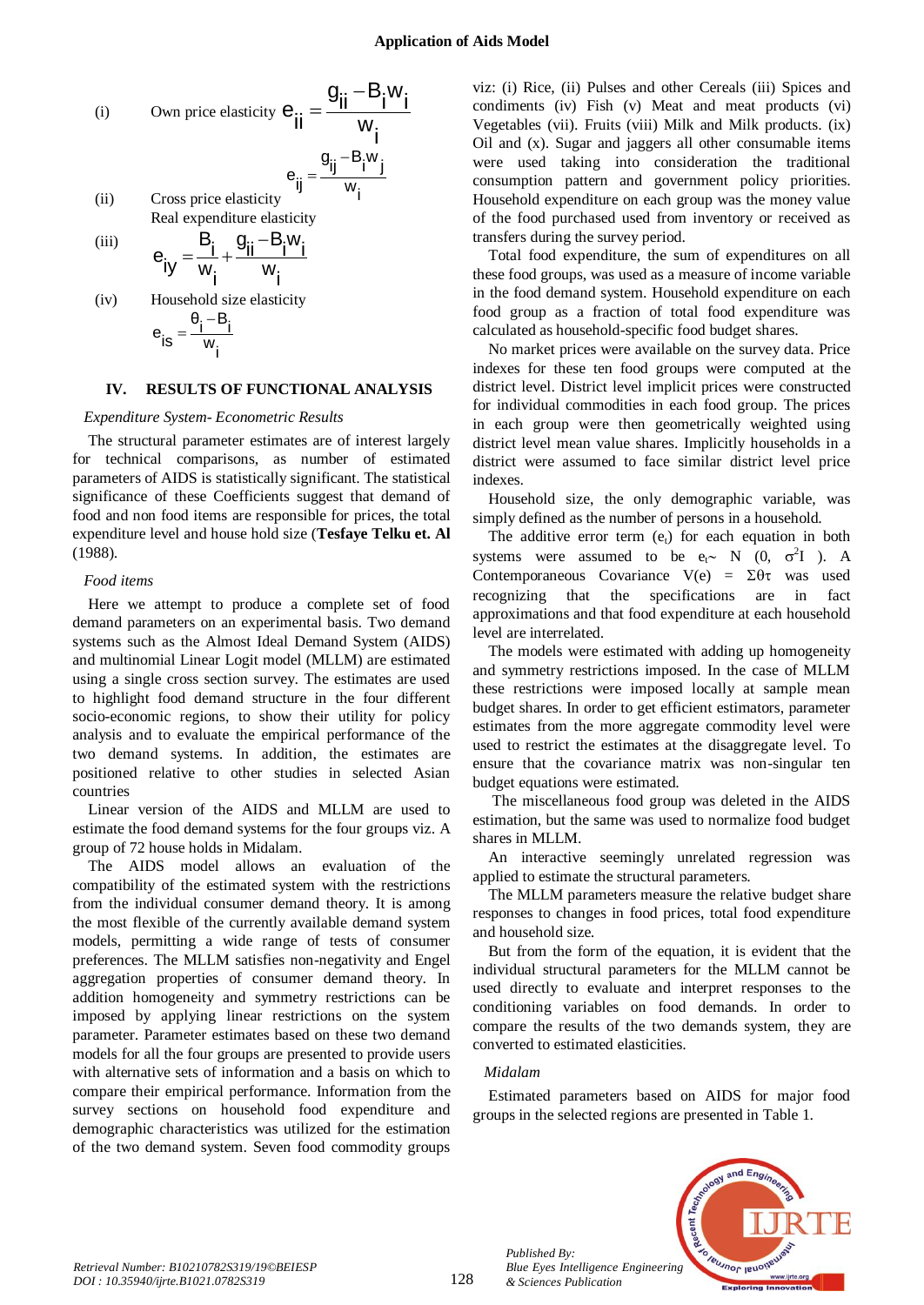| Variables                   | Rice      | Pulses and<br>cereals<br><b>Other</b> | $\overline{\mathbf{d}}$ | Milk and<br>products<br>milk | Fish      | Meat and<br>products<br>meat | Fruits    | Vegetables | Spices and<br>condiments | Sugar and<br>Jaggery |
|-----------------------------|-----------|---------------------------------------|-------------------------|------------------------------|-----------|------------------------------|-----------|------------|--------------------------|----------------------|
| Intercept                   | 0.6215    | $-0.0842$                             | 0.0411                  | $-0.8123$                    | $-0.0210$ | 0.025                        | 0.3014    | $-0.0162$  | $-0.0152$                | 0.0512               |
|                             | (1.810)   | (1.462)                               | (0.3812)                | (2.5210)                     | (0.318)   | (0.289)                      | (1.816)   | (0.416)    | (0.318)                  | (0.489)              |
| A. Price variables          | 0.1523    | 0.046                                 | $-0.0016$               | 0.0612                       | 0.0261    | 0.0162                       | $-0.0509$ | 0.0261     | 0.0161                   | $-0.0462$            |
| Rice                        | (1.913)   | (1.218)                               | (1.556)                 | (0.986)                      | (1.108)   | (2.350)                      | (1.615)   | (0.8952)   | (0.8862)                 | (1.5561)             |
| Pulses and                  | 0.0415    | 0.0104                                | $-0.0015$               | 0.0014                       | 0.0051    | $-0.0182$                    | $-0.046$  | 0.0110     | $-0.0125$                | $-0.0562$            |
| Other Cereals               | (0.682)   | (1.9651)                              | (0.0213)                | (0.0683)                     | (1.001)   | (0.614)                      | (0.512)   | (0.4285)   | (0.8164)                 | (0.7151)             |
| Oil                         | 0.0146    | 0.0588                                | $-0.0134$               | 0.0314                       | 0.0062    | $-0.1008$                    | $-0.0314$ | $-0.1007$  | 0.0642                   | 0.0001               |
|                             | (0.156)   | (0.170)                               | (0.3416)                | (0.512)                      | (0.216)   | (2.6152)                     | (0.582)   | (2.840)    | (1.5162)                 | (0.0023)             |
| Milk and Milk products      | 0.1718    | 0.0136                                | $-0.0462$               | 0.0068                       | 0.0280    | $-0.412$                     | $-0.004$  | $-0.0246$  | $-0.0041$                | $-0.0056$            |
|                             | (2.130)   | (0.628)                               | (2.001)                 | (0.1142)                     | (1.1461)  | (0.221)                      | (0.612)   | (1.1154)   | (0.0466)                 | (0.0812)             |
| Fish                        | $-0.0881$ | 0.0054                                | 0.0214                  | 0.0312                       | 0.0071    | 0.1056                       | $-0.0412$ | 0.1053     | $-0.184$                 | 0.0110               |
|                             | (1.030)   | (0.221)                               | (0.618)                 | (0.511)                      | (0.4812)  | (2.416)                      | (0.0618)  | (2.614)    | (0.532)                  | (0.386)              |
| Meat and meat Products      | 0.0028    | $-0.0371$                             | $-0.0051$               | $-0.0040$                    | 0.0121    | $-0.0210$                    | 0.0168    | $-0.0211$  | 0.0182                   | 0.0131               |
|                             | (0.071)   | (2.615)                               | (0.453)                 | (0.120)                      | (1.1142)  | (1.800)                      | (0.684)   | (1.4621)   | (1.413)                  | (1.1142)             |
| Fruits                      | 0.0217    | $-0.022$                              | 0.0014                  | $-0.0218$                    | $-0.0022$ | $-0.0203$                    | 0.020     | $-0.0203$  | 0.0115                   | 0.0025               |
|                             | (1.156)   | (2.591)                               | (0.156)                 | (1.1014)                     | (0.295)   | (2.990)                      | (3.581)   | (2.990)    | (1.482)                  | (0.416)              |
| Vegetables                  | $-0.091$  | 0.0415                                | 0.0217                  | 0.0369                       | 0.1046    | 0.1053                       | $-0.0142$ | 0.0015     | $-0.0114$                | 0.0110               |
|                             | (1.001)   | (1.583)                               | (0.684)                 | (0.516)                      | (2.613)   | (3.720)                      | (0.364)   | (0.051)    | (0.562)                  | (0.448)              |
| Spices and Condiments       | $-0.0081$ | $-0.0085$                             | 0.0071                  | 0.0056                       | 0.0088    | 0.0008                       | $-0.0088$ | 0.0008     | 0.1014                   | 0.013                |
|                             | (0.614)   | (1.001)                               | (0.684)                 | (0.642)                      | (0.614)   | (0.718)                      | (1.0057)  | (0.774)    | (2.416)                  | (1.184)              |
| Sugar and                   | $-0.0002$ | 0.0132                                | 0.0251                  | 0.152                        | 0.0042    | 0.0614                       | 0.0058    | 0.0614     | 0.0041                   | 0.0224               |
| Jaggery                     | (0.488)   | (0.0334)                              | (0.551)                 | (0.086)                      | (1.1421)  | (2.516)                      | (1.1142)  | (2.884)    | (0.425)                  | (0.886)              |
| Beverages                   | $-0.002$  | $-0.0280$                             | 0.0263                  | $-0.0148$                    | 0.0034    | 0.0613                       | $-0.0061$ | 0.613      | 0.0021                   | 0.025                |
|                             | (0.018)   | (1.723)                               | (1.564)                 | (0.327)                      | (0.216)   | (2.781)                      | (0.282)   | (2.690)    | (0.0489)                 | (1.618)              |
| Narcotics                   | $-0.0002$ | $-0.0008$                             | $-0.114$                | $-0.0044$                    | $-0.0026$ | $-0.0174$                    | $-0.008$  | $-0.0028$  | $-0.0011$                | $-0.0058$            |
|                             | (0.020)   | (0.180)                               | (2.156)                 | (0.316)                      | (0.521)   | (2.789)                      | (0.1101)  | (1.964)    | (0.221)                  | (1.426)              |
| Clothing                    | $-0.0120$ | 0.0146                                | 0.0043                  | 0.0221                       | $-0.0063$ | $-0.442$                     | 0.0042    | $-0.4061$  | $-0.0131$                | $-0.0091$            |
|                             | (1.100)   | (2.624)                               | (1.463)                 | (2.114)                      | (2.164)   | (1.999)                      | (1.647)   | (1.648)    | (3.542)                  | (2.430)              |
| Fuel and Lighting           | $-0.7214$ | 0.2335                                | $-0.0010$               | 0.2881                       | $-0.0778$ | 0.1435                       | $-0.0592$ | 0.1435     | $-0.0312$                | 0.0188               |
|                             | (2.684)   | (3.147)                               | (0.013)                 | (1.250)                      | (1.140)   | (1.7612)                     | (0.381)   | (1.801)    | (0.446)                  | (0.334)              |
| Transport and               | $-0.0145$ | 0.0021                                | $-0.0042$               | $-0.0034$                    | $-0.008$  | $-0.0081$                    | 0.3461    | $-0.0026$  | 0.0042                   | $-0.0001$            |
| Electricity                 | (1.170)   | (0.762)                               | (1.1412)                | (0.286)                      | (0.224)   | (0.216)                      | (0.421)   | (0.814)    | (1.1147)                 | (0.0023)             |
| Cosmetics                   | $-0.0467$ | $-0.0027$                             | $-0.0065$               | 0.0046                       | 0.0051    | $-0.0026$                    | $-0.0123$ | $-0.0026$  | $-0.024$                 | $-0.0011$            |
|                             | (2.112)   | (0.446)                               | (1.0107)                | (1.337)                      | (0.264)   | (0.862)                      | (1.1462)  | (0.916)    | (2.225)                  | (0.334)              |
| Education                   | $-0.0174$ | $-0.0034$                             | $-0.0061$               | 0.0042                       | $-0.001$  | $-0.0044$                    | $-0.0016$ | 0.0046     | 0.0061                   | 0.0024               |
|                             | (1.623)   | (1.124)                               | (2.224)                 | (0.546)                      | (0.042)   | (1.164)                      | (0.342)   | (0.716)    | (1.984)                  | (1.004)              |
| Medical                     | $-0.187$  | 0.0018                                | $-0.0004$               | 0.0004                       | $-0.0031$ | 0.0018                       | 0.0008    | 0.0017     | $-0.0048$                | 0.0008               |
|                             | (1.417)   | (0.724)                               | (1.181)                 | (0.088)                      | (1.080)   | (0.443)                      | (0.400)   | (0.663)    | (1.1167)                 | (0.028)              |
| Social and                  | 0.0174    | $-0.0091$                             | 0.0045                  | $-0.0154$                    | $-0.0026$ | $-0.0042$                    | $-0.0117$ | $-0.0046$  | 0.0042                   | 0.0034               |
| Religious                   | (1.228)   | (2.429)                               | (1.230)                 | (1.350)                      | (1.427)   | (1.227)                      | (1.614)   | (1.178)    | (1.142)                  | (1.1112)             |
| Recreation                  | 0.0127    | $-0.0050$                             | 0.0005                  | $-0.0016$                    | 0.0007    | $-0.0049$                    | 0.0012    | $-0.0046$  | $-0.0142$                | $-0.0081$            |
|                             | (1.2461)  | (1.346)                               | (0.514)                 | (0.187)                      | (0.251)   | (1.338)                      | (0.203)   | (1.443)    | (2.916)                  | (2.827)              |
| <b>B.</b> Total Expenditure | 0.0552    | 0.0029                                | 0.0221                  | 0.192                        | 0.027     | 0.0010                       | 0.002     | 0.0010     | 0.0010                   | $-0.0041$            |
|                             | (1.921)   | (3.692)                               | (2.750)                 | (2.340)                      | (3.830)   | (0.227)                      | (0.016)   | (0.227)    | (0.120)                  | (0.6021)             |
| C. House hold               | $-0.0645$ | $-0.0109$                             | $-0.6321$               | $-0.0682$                    | $-0.0365$ | $-0.004$                     | $-0.0133$ | $-0.0365$  | $-0.0248$                | $-0.0054$            |
| Size                        | (1.993)   | (1.180)                               | (1.340)                 | (2.280)                      | (4.216)   | (0.044)                      | (0.689)   | (1.573)    | (2.240)                  | (2.278)              |
| D. R <sup>2</sup>           | 0.787     | 0.731                                 | 0.812                   | 0.843                        | 0.768     | 0.797                        | 0.824     | 0.843      | 0.872                    | 0.791                |

**Table 1: Parameter estimates based on Almost Ideal Demand System for major Food groups in the Midalam Households**

The expenditure Coefficient is significant for the commodities pulses and other cereals, fish, oil, milk and milk products and rice for the Midalam village panchayat households. This shows that the expenditure share on pulses and other cereals, Fish, oil, milk and milk products and rice will increase with an increase in real income (total expenditure) with prices held constant. The expenditure coefficients for all the commodities are positive except for sugar and jaggery. The nature of the demand for food and non-food commodities could be directly inferred from the signs of the AIDS parameters.

and Eng



129